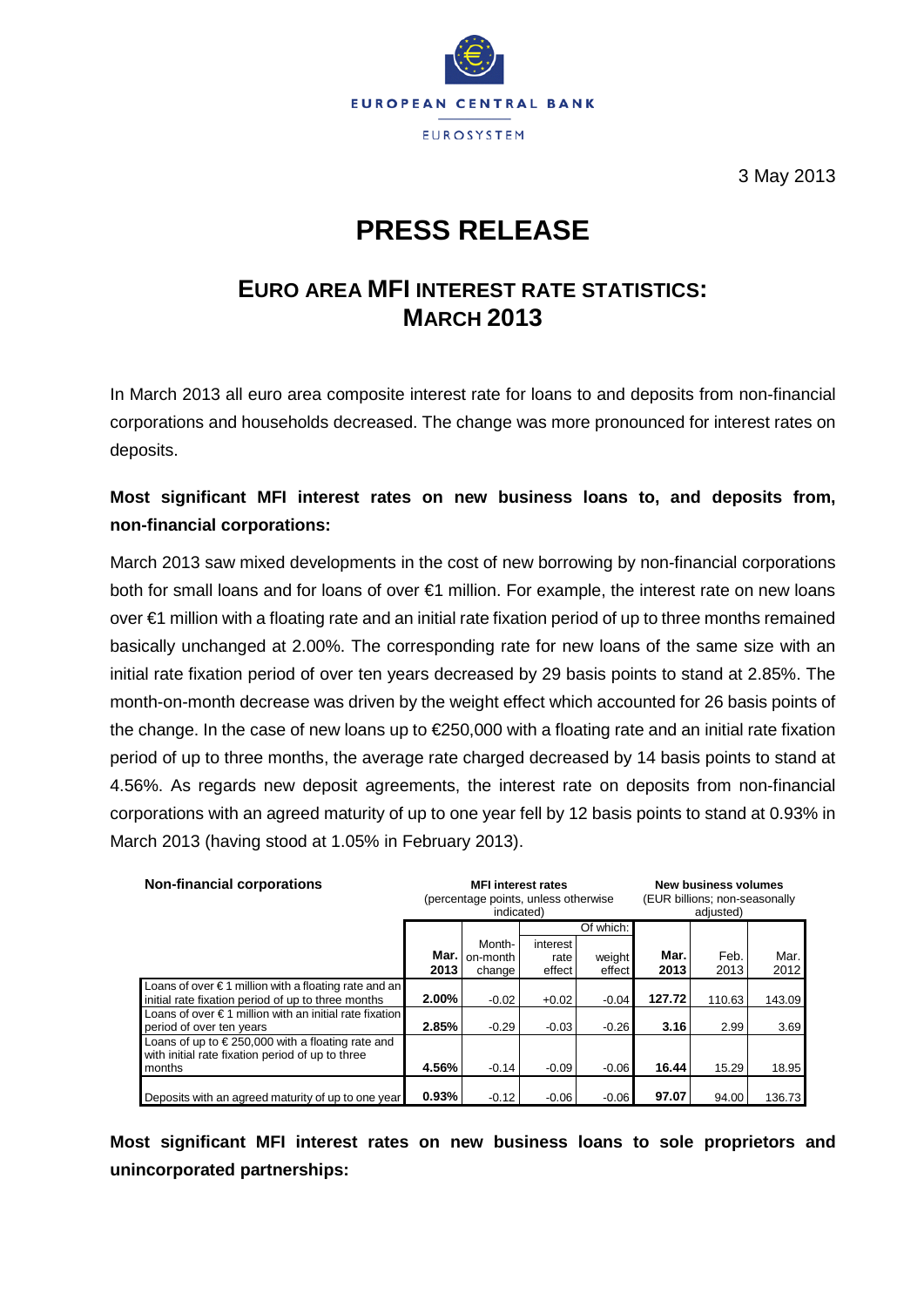The interest rate on new loans to sole proprietors and unincorporated partnerships with a floating rate or an initial rate fixation period of up to one year remained unchanged at 3.16%.

# **Sole proprietors and unincorporated**

| partnerships                                                         |              | <b>MFI interest rates</b><br>(percentage points, unless otherwise<br>indicated) |                            |                  | New business volumes<br>(EUR billions; non-seasonally<br>adiusted) |              |              |
|----------------------------------------------------------------------|--------------|---------------------------------------------------------------------------------|----------------------------|------------------|--------------------------------------------------------------------|--------------|--------------|
|                                                                      |              |                                                                                 |                            | Of which:        |                                                                    |              |              |
|                                                                      | Mar.<br>2013 | Month-<br>on-month<br>change                                                    | interest<br>rate<br>effect | weight<br>effect | Mar.<br>2013                                                       | Feb.<br>2013 | Mar.<br>2012 |
| Loans at floating rate and with fixation period of up<br>to one year | 3.16%        | $^{\circ}$                                                                      | 0.00                       | 0.00             | 5.23                                                               | 4.88         | 5.36         |

### **Most significant MFI interest rates on new business loans to, and deposits from, households:**

In March 2013 the interest rate on new loans to households for consumption with a floating rate and an initial rate fixation period of up to one year remained more or less constant at 5.83%. In the same period, the cost of new borrowing by households with regard to housing loans remained basically unchanged. The interest rate on loans for house purchases with a floating rate and an initial rate fixation period of up to one year remained unchanged at 2.86%. Furthermore, the interest rate on loans with an initial rate fixation period of over ten years remained basically unchanged at 3.34% in March 2013.

Rates agreed on new deposits from households saw mixed developments. The interest rate on deposits with an agreed maturity of up to one year fell by 15 basis points to stand at 2.29%. Finally, the interest rate on deposits redeemable at three months' notice remained basically unchanged at 1.37% in March 2013.

| <b>Households</b>                                                                                       |              | <b>MFI</b> interest rates<br>(percentage points, unless otherwise<br>indicated) |                        |                 | New business volumes<br>(EUR billions; non-seasonally<br>adjusted) |          |        |
|---------------------------------------------------------------------------------------------------------|--------------|---------------------------------------------------------------------------------|------------------------|-----------------|--------------------------------------------------------------------|----------|--------|
|                                                                                                         |              |                                                                                 |                        | Of which:       |                                                                    |          |        |
|                                                                                                         | Mar.<br>2013 | Month-<br>on-month<br>change                                                    | Mar.<br>2013<br>effect | Feb.<br>2013    | Mar.<br>2012                                                       |          |        |
| Loans for consumption with a floating rate and an<br>initial rate fixation period of up to one year     | 5.83%        | $-0.02$                                                                         | $-0.10$                | $+0.08$         | 2.81                                                               | 2.83     | 3.74   |
| Loans for house purchases with a floating rate and<br>an initial rate fixation period of up to one year | 2.86%        | 0                                                                               | $-0.03$                | $+0.03$         | 11.39                                                              | 10.64    | 12.61  |
| Loans for house purchases with an initial rate<br>fixation period of over ten years                     | 3.34%        | $-0.01$                                                                         | $-0.04$                | $+0.03$         | 15.04                                                              | 12.24    | 13.62  |
| Deposits with an agreed maturity of up to one year                                                      | 2.29%        | $-0.15$                                                                         | $-0.13$                | $-0.02$         | 68.74                                                              | 72.42    | 103.96 |
| Deposits redeemable at notice of up to three<br>months*                                                 | 1.37%        | $-0.02$                                                                         | $-0.01$                | $0.00$ 2.052.94 | 2.047.30                                                           | 1.937.41 |        |

\* For this instrument category, the concept of new business is extended to the whole outstanding amounts and therefore it is not comparable with the business volumes of the other categories; households and non-financial corporations are merged and allocated to the household sector. Volume data derives from ECB MFI Balance Sheet Items Statistics.

### *Notes:*

• *The first paragraph of the press release is based on the arithmetic average of MFI interest rates, weighted by new business volumes, for the following four categories: loans to and deposits from*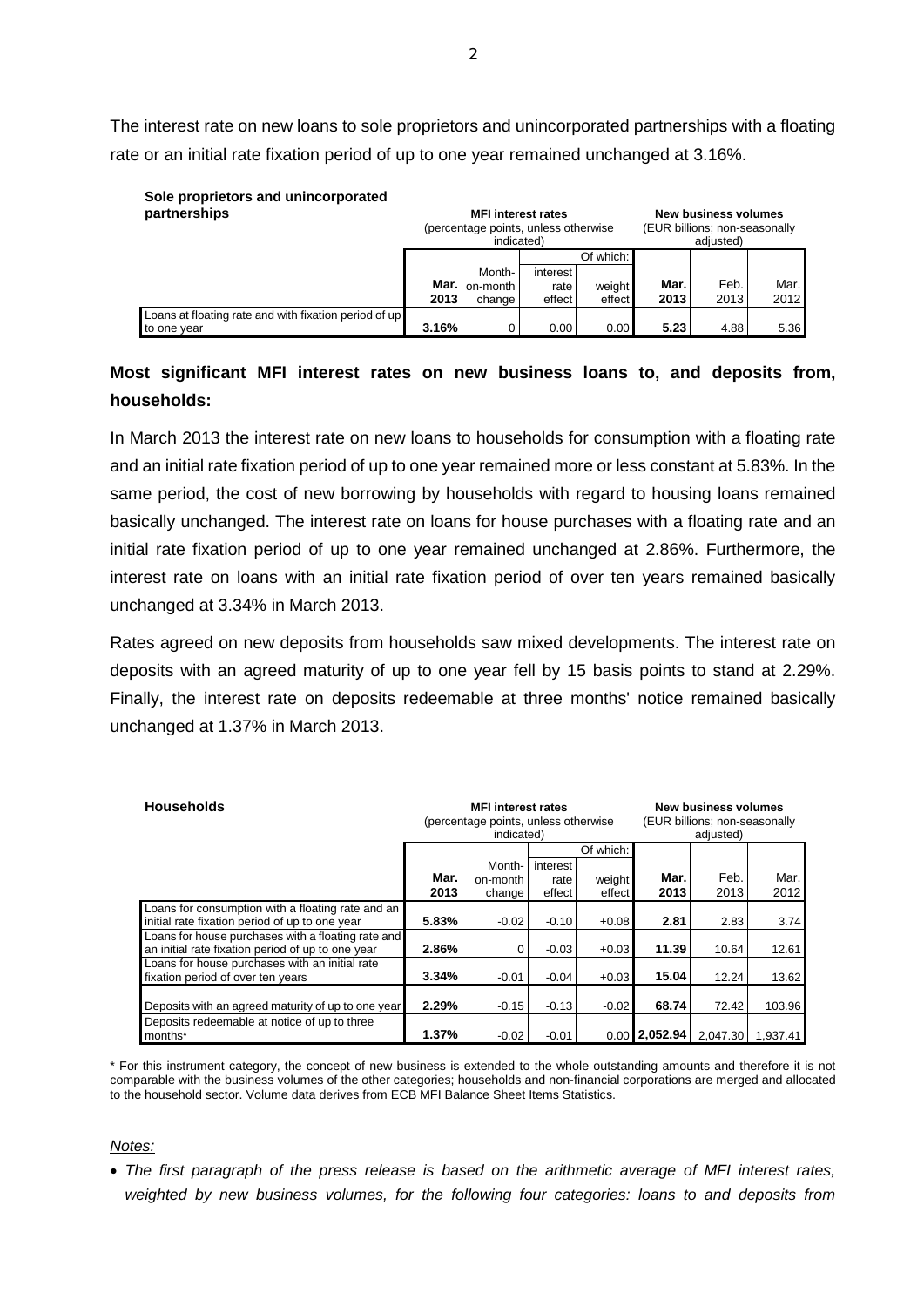*households, and loans to and deposits from non-financial corporations. The rest of the press release presents statistical information derived from a subset of the available MFI interest rate statistics. The full set of statistics can be downloaded from the "MFI interest rates" part of the "Money, banking and financial markets" section of the ECB's Statistical Data Warehouse (see [http://sdw.ecb.europa.eu\)](http://sdw.ecb.europa.eu/). More detailed information on MFI interest rate statistics, including the release calendar, is available from the "Bank interest rates" part of the "Monetary and financial statistics" section of the ECB's statistics website (see [http://www.ecb.europa.eu/stats\)](http://www.ecb.europa.eu/stats).* 

- *In this press release, loans are categorised on the basis of their initial rate fixation period - i.e. the period of time at the start of the contract during which the interest rate will not change. Floating rate is defined as the interest rate that is subject to revisions on a continuous basis or at the discretion of the MFI.*
- *For MFI interest rate statistics, "new business" refers to any new agreement between a customer and an MFI, while "outstanding amounts" refers to the stock of all deposits and all loans at a specific moment in time.*
- *In this press release "up to" means "up to and including".*
- *Interest rates on new business are weighted on the basis of the size of the individual agreements. This is done both by the reporting agents and when computing the national and euro area averages. Thus, in addition to changes in actual interest rates, changes in average euro area interest rates for new business also reflect changes in the weights of individual countries' new business for the instrument categories concerned. The "interest rate effect" and the "weight effect" presented in this press release are derived from the Bennet index, which allows month-on-month developments in euro area aggregate rates resulting from changes in individual country rates (the "interest rate effect") to be disentangled from those caused by changes in the weights of individual euro area countries' contribution (the "weight effect").*
- *In addition to monthly euro area MFI interest rate statistics for March 2013, this press release incorporates minor revisions to data for previous periods. Unless otherwise indicated, these euro area statistics cover the EU Member States that had adopted the euro at the time to which the data relate. Thus, these statistics include Greece as of January 2001, Slovenia as of January 2007, Cyprus and Malta as of January 2008, Slovakia as of January 2009 and Estonia as of January 2011.*

**European Central Bank** Directorate General Communications and Language Services Press and Information Division Kaiserstraße 29, D-60311 Frankfurt am Main Tel.: +49 69 1344 7455, Fax: +49 69 1344 7404 Internet: [http://www.ecb.europa.eu](http://www.ecb.europa.eu/) **Reproduction is permitted provided that the source is acknowledged.**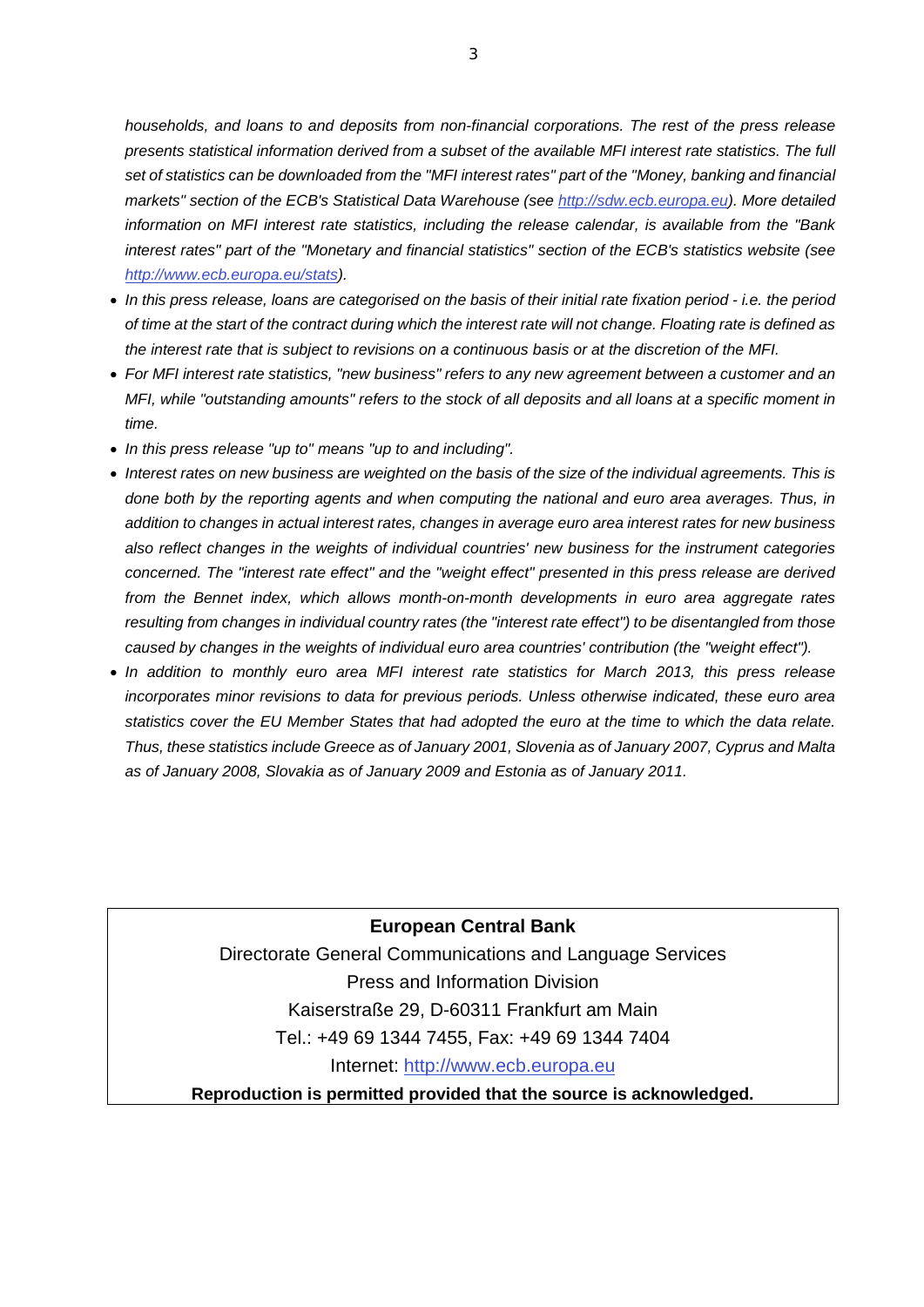#### **Table 1 MFI interest rates on new euro-denominated loans to euro area non-financial corporations 1)** es per annum; period average rates; new busi

|                                                                                            | 2012  | 2012  | 2012       | 2012        | 2012  | 2012  | 2012  | 2012  | 2012  | 2012  | 2013  | 2013  | 2013  |
|--------------------------------------------------------------------------------------------|-------|-------|------------|-------------|-------|-------|-------|-------|-------|-------|-------|-------|-------|
|                                                                                            | Mar.  | Apr.  | <b>May</b> | <b>June</b> | July  | Aug.  | Sep.  | Oct.  | Nov.  | Dec.  | Jan.  | Feb.  | Mar.  |
| Loans to non-financial corporations                                                        |       |       |            |             |       |       |       |       |       |       |       |       |       |
| Revolving loans and overdrafts, convenience and extended credit card debt <sup>2),3)</sup> | 4.39  | 4.24  | 4.22       | 4.19        | 4.07  | 3.98  | 3.96  | 3.97  | 3.94  | 3.94  | 3.97  | 3.97  | 3.93  |
| Revolving loans and overdrafts <sup>2)</sup>                                               | 4.60  | 4.46  | 4.42       | 4.39        | 4.29  | 4.20  | 4.18  | 4.21  | 4.17  | 4.18  | 4.21  | 4.20  | 4.17  |
| Extended credit card debt <sup>2)</sup>                                                    | 12.60 | 11.86 | 12.16      | 12.08       | 11.89 | 11.83 | 11.88 | 11.97 | 12.00 | 12.01 | 11.76 | 11.71 | 11.36 |
| Up to EUR 250,000 <sup>4)</sup>                                                            |       |       |            |             |       |       |       |       |       |       |       |       |       |
| Floating rate and initial rate fixation period of up to three months                       | 4.81  | 4.96  | 4.82       | 4.81        | 4.86  | 4.84  | 4.69  | 4.74  | 4.65  | 4.62  | 4.68  | 4.70  | 4.56  |
| Floating rate and up to one year, original maturity over one year                          | 5.00  | 4.64  | 4.86       | 4.84        | 4.75  | 4.60  | 4.56  | 4.49  | 4.56  | 4.41  | 4.31  | 4.51  | 4.46  |
| Over three months and up to one year initial rate fixation                                 | 5.17  | 5.09  | 5.11       | 5.03        | 5.17  | 4.95  | 4.75  | 4.89  | 4.82  | 4.54  | 4.70  | 4.68  | 4.71  |
| Over one and up to three years initial rate fixation                                       | 4.66  | 4.61  | 4.60       | 4.58        | 4.58  | 4.31  | 4.26  | 4.29  | 4.16  | 4.24  | 4.03  | 4.05  | 4.11  |
| Over three and up to five years initial rate fixation                                      | 5.00  | 4.85  | 4.84       | 4.76        | 4.56  | 4.50  | 4.45  | 4.31  | 4.31  | 4.24  | 4.16  | 4.25  | 4.25  |
| Over five and up to ten years initial rate fixation                                        | 4.63  | 4.57  | 4.49       | 4.41        | 4.13  | 3.92  | 3.88  | 3.79  | 3.79  | 3.68  | 3.62  | 3.70  | 3.75  |
| Over ten years initial rate fixation                                                       | 4.32  | 4.39  | 4.20       | 4.16        | 4.12  | 3.88  | 3.93  | 3.94  | 3.78  | 3.51  | 3.68  | 3.65  | 3.61  |
| Over an amount of EUR 250,000 and up to EUR 1 million <sup>4)</sup>                        |       |       |            |             |       |       |       |       |       |       |       |       |       |
| Floating rate and up to three months initial rate fixation                                 | 3.19  | 3.11  | 3.07       | 3.03        | 2.99  | 2.86  | 2.87  | 2.85  | 2.86  | 2.84  | 2.73  | 2.74  | 2.70  |
| Floating rate and up to one year, original maturity over one year                          | 3.98  | 3.57  | 3.71       | 3.65        | 3.52  | 3.31  | 3.33  | 3.20  | 3.29  | 3.21  | 3.00  | 3.18  | 3.17  |
| Over three months and up to one year initial rate fixation                                 | 4.40  | 4.30  | 4.30       | 4.16        | 4.29  | 3.97  | 3.66  | 3.85  | 3.82  | 3.53  | 3.67  | 3.62  | 3.71  |
| Over one and up to three years initial rate fixation                                       | 4.00  | 3.90  | 3.92       | 3.93        | 3.98  | 3.66  | 3.67  | 3.76  | 3.57  | 3.37  | 3.57  | 3.51  | 3.70  |
| Over three and up to five years initial rate fixation                                      | 3.91  | 3.86  | 3.82       | 3.76        | 3.61  | 3.36  | 3.31  | 3.25  | 3.37  | 3.33  | 3.15  | 3.40  | 3.51  |
| Over five and up to ten years initial rate fixation                                        | 3.87  | 3.87  | 3.77       | 3.76        | 3.58  | 3.35  | 3.38  | 3.21  | 3.18  | 3.15  | 3.02  | 3.16  | 3.25  |
| Over ten years initial rate fixation                                                       | 4.05  | 4.07  | 3.95       | 3.79        | 3.84  | 3.55  | 3.54  | 3.63  | 3.38  | 3.34  | 3.43  | 3.43  | 3.36  |
| Over an amount of EUR 1 million <sup>4)</sup>                                              |       |       |            |             |       |       |       |       |       |       |       |       |       |
| Floating rate and up to three months initial rate fixation                                 | 2.39  | 2.39  | 2.37       | 2.44        | 2.23  | 2.05  | 2.15  | 2.12  | 2.11  | 2.17  | 2.09  | 2.02  | 2.00  |
| Floating rate and up to one year, original maturity over one year                          | 2.84  | 2.78  | 3.11       | 3.05        | 2.65  | 2.48  | 2.38  | 2.47  | 2.39  | 2.52  | 2.38  | 2.38  | 2.28  |
| Over three months and up to one year initial rate fixation                                 | 3.43  | 3.52  | 3.75       | 3.20        | 3.31  | 2.96  | 2.57  | 2.91  | 2.68  | 2.79  | 2.88  | 2.85  | 2.90  |
| Over one and up to three years initial rate fixation                                       | 3.06  | 3.43  | 3.41       | 3.44        | 3.62  | 3.08  | 2.92  | 3.30  | 3.76  | 2.84  | 3.32  | 3.13  | 3.07  |
| Over three and up to five years initial rate fixation                                      | 3.09  | 3.40  | 3.48       | 3.03        | 3.13  | 3.21  | 2.73  | 3.01  | 3.26  | 3.32  | 4.29  | 4.42  | 4.06  |
| Over five and up to ten years initial rate fixation                                        | 3.37  | 3.51  | 3.60       | 3.34        | 3.19  | 3.16  | 2.95  | 2.93  | 2.90  | 2.79  | 2.92  | 2.93  | 2.85  |
| Over ten years initial rate fixation                                                       | 3.57  | 3.59  | 3.51       | 3.22        | 3.50  | 3.01  | 3.06  | 3.20  | 2.91  | 3.01  | 3.02  | 3.14  | 2.85  |
| Up to an amount of EUR 1 million <sup>4)</sup>                                             |       |       |            |             |       |       |       |       |       |       |       |       |       |
| Floating rate and up to one year initial rate fixation                                     | 4.20  | 4.19  | 4.14       | 4.08        | 4.12  | 3.94  | 3.87  | 3.93  | 3.90  | 3.79  | 3.80  | 3.83  | 3.75  |
| Over one and up to five years initial rate fixation                                        | 4.57  | 4.48  | 4.48       | 4.44        | 4.34  | 4.15  | 4.10  | 4.06  | 4.04  | 3.94  | 3.87  | 3.95  | 4.01  |
| Over five years initial rate fixation                                                      | 4.21  | 4.21  | 4.09       | 4.00        | 3.88  | 3.63  | 3.64  | 3.58  | 3.49  | 3.40  | 3.39  | 3.47  | 3.49  |
| Over an amount of EUR 1 million <sup>4)</sup>                                              |       |       |            |             |       |       |       |       |       |       |       |       |       |
| Floating rate and up to one year initial rate fixation                                     | 2.52  | 2.55  | 2.58       | 2.56        | 2.40  | 2.16  | 2.21  | 2.22  | 2.18  | 2.28  | 2.20  | 2.12  | 2.11  |
| Over one and up to five years initial rate fixation                                        | 3.07  | 3.42  | 3.44       | 3.30        | 3.39  | 3.14  | 2.86  | 3.16  | 3.54  | 3.04  | 3.86  | 3.73  | 3.59  |
| Over five years initial rate fixation                                                      | 3.46  | 3.54  | 3.56       | 3.28        | 3.33  | 3.09  | 3.01  | 3.04  | 2.91  | 2.90  | 2.96  | 3.03  | 2.85  |

Source: ECB MFI interest rate statistics. 1) In this table, 'up to' means 'up to and including'. 2) For this instrument category, new business and outstanding amounts coincide; end-of-period rates.

3) Data as of June 2010 may not be fully comparable with earlier data owing to methodological changes arising from the implementation of: (i) Regulations ECB/2008/32 and (ii) ECB/2009/7 amending Regulation ECB/2001/18.

4) Excludes revolving loans and overdrafts, and convenience and extended credit card debt.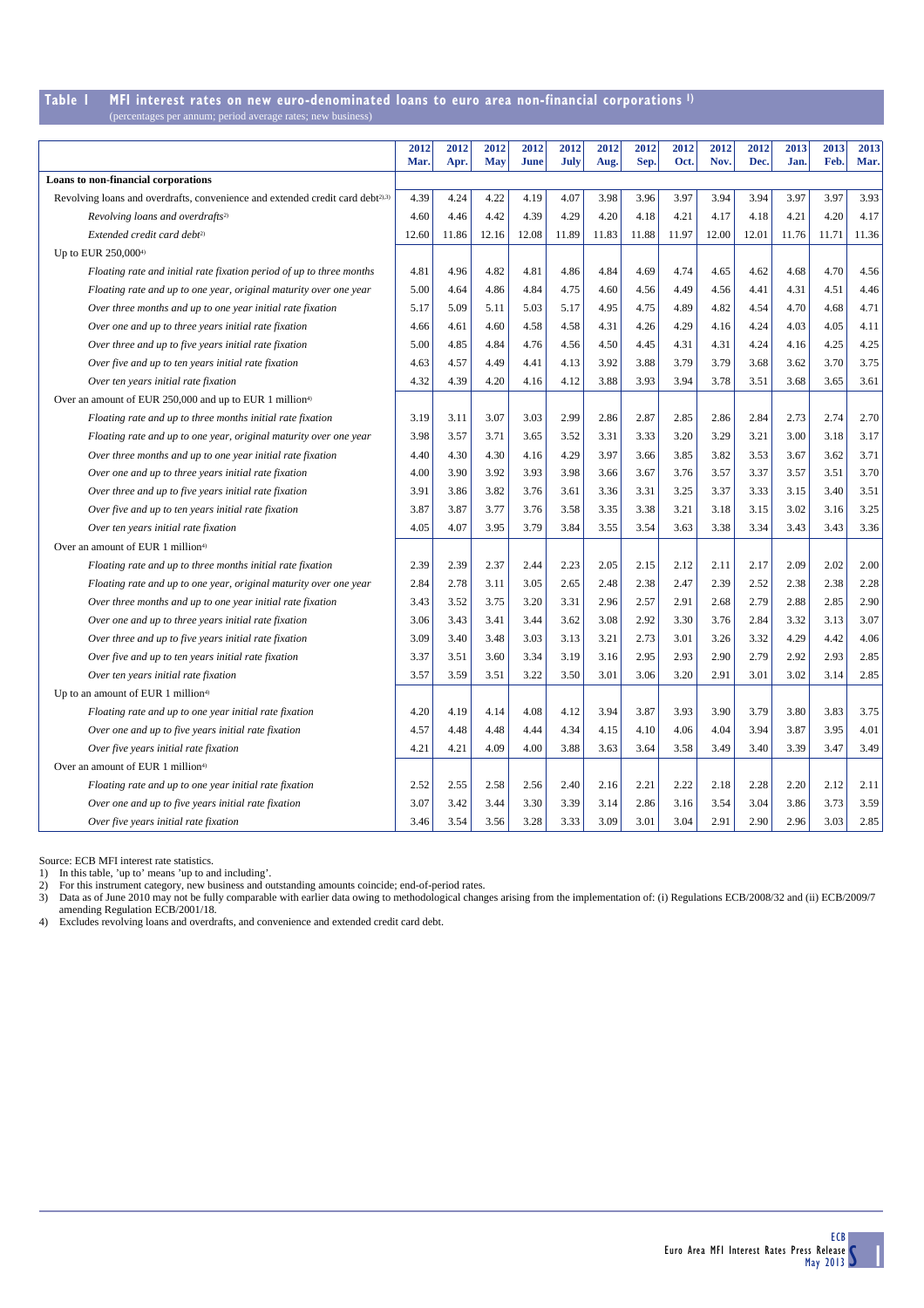## **Table 2 Volumes of new euro-denominated loans to euro area non-financial corporations 1)**

| (EUR billions; non-seasonally adjusted; new business) |  |  |  |
|-------------------------------------------------------|--|--|--|
|-------------------------------------------------------|--|--|--|

|                                                                                            | 2012<br>Mar. | 2012<br>Apr. | 2012<br><b>May</b> | 2012<br><b>June</b> | 2012<br>July | 2012<br>Aug. | 2012<br>Sep.  | 2012<br>Oct. | 2012<br>Nov. | 2012<br>Dec. | 2013<br>Jan | 2013<br>Feb.  | 2013<br>Mar. |
|--------------------------------------------------------------------------------------------|--------------|--------------|--------------------|---------------------|--------------|--------------|---------------|--------------|--------------|--------------|-------------|---------------|--------------|
| Loans to non-financial corporations                                                        |              |              |                    |                     |              |              |               |              |              |              |             |               |              |
| Revolving loans and overdrafts, convenience and extended credit card debt <sup>2),3)</sup> | 682.76       | 692.25       | 686.89             | 686.75              | 695.93       |              | 679.18 672.70 | 673.72       | 679.63       | 668.86       | 673.28      | 672.54 664.71 |              |
| Revolving loans and overdrafts <sup>2)</sup>                                               | 678.56       | 692.80       | 686.16             | 689.47              | 696.63       | 683.71       | 680.12        | 678.54       | 685.40       | 678.99       | 685.25      | 686.24        | 677.79       |
| Extended credit card debt <sup>2)</sup>                                                    | 0.38         | 0.33         | 0.32               | 0.32                | 0.31         | 0.31         | 0.31          | 0.30         | 0.31         | 0.32         | 0.31        | 0.31          | 0.38         |
| Up to EUR 250,000 <sup>4)</sup>                                                            |              |              |                    |                     |              |              |               |              |              |              |             |               |              |
| Floating rate and initial rate fixation period of up to three months                       | 18.95        | 18.23        | 18.72              | 17.94               | 19.03        | 15.00        | 17.07         | 18.71        | 17.12        | 17.77        | 17.04       | 15.29         | 16.44        |
| Floating rate and up to one year, original maturity over one year                          | 4.72         | 4.04         | 4.67               | 4.87                | 4.77         | 3.20         | 3.48          | 4.14         | 4.20         | 4.82         | 3.88        | 3.64          | 4.24         |
| Over three months and up to one year initial rate fixation                                 | 7.48         | 6.87         | 7.10               | 7.30                | 7.39         | 5.05         | 5.91          | 7.11         | 6.19         | 6.59         | 6.53        | 6.13          | 6.65         |
| Over one and up to three years initial rate fixation                                       | 1.87         | 1.64         | 1.57               | 1.70                | 1.67         | 1.33         | 1.30          | 1.59         | 1.64         | 1.62         | 1.57        | 1.44          | 1.81         |
| Over three and up to five years initial rate fixation                                      | 1.83         | 1.65         | 1.61               | 1.80                | 1.78         | 1.29         | 1.30          | 1.61         | 1.50         | 1.63         | 1.50        | 1.42          | 1.70         |
| Over five and up to ten years initial rate fixation                                        | 1.41         | 1.30         | 1.14               | 1.36                | 1.44         | 1.05         | 1.01          | 1.23         | 1.05         | 1.27         | 1.12        | 1.12          | 1.28         |
| Over ten years initial rate fixation                                                       | 0.64         | 0.49         | 0.50               | 0.60                | 0.74         | 0.49         | 0.59          | 0.61         | 0.55         | 0.70         | 0.51        | 0.55          | 0.65         |
| Over an amount of EUR 250,000 and up to EUR 1 million <sup>4)</sup>                        |              |              |                    |                     |              |              |               |              |              |              |             |               |              |
| Floating rate and up to three months initial rate fixation                                 | 19.39        | 19.36        | 18.82              | 19.54               | 20.00        | 17.14        | 18.28         | 19.93        | 17.68        | 19.16        | 19.04       | 16.29         | 18.37        |
| Floating rate and up to one year, original maturity over one year                          | 6.31         | 6.61         | 6.06               | 7.19                | 7.34         | 5.06         | 6.03          | 6.72         | 5.77         | 7.47         | 6.36        | 4.92          | 6.54         |
| Over three months and up to one year initial rate fixation                                 | 4.90         | 5.20         | 4.43               | 4.96                | 5.58         | 3.44         | 4.46          | 5.42         | 4.07         | 5.32         | 5.15        | 3.92          | 4.75         |
| Over one and up to three years initial rate fixation                                       | 0.78         | 0.66         | 0.60               | 0.62                | 0.63         | 0.47         | 0.53          | 0.61         | 0.55         | 1.00         | 0.60        | 0.51          | 0.69         |
| Over three and up to five years initial rate fixation                                      | 0.82         | 0.72         | 0.74               | 0.75                | 0.85         | 0.57         | 0.61          | 0.75         | 0.60         | 0.84         | 0.79        | 0.65          | 0.78         |
| Over five and up to ten years initial rate fixation                                        | 1.43         | 1.24         | 1.22               | 1.51                | 1.68         | 1.29         | 1.27          | 1.43         | 1.18         | 1.31         | 1.24        | 1.04          | 1.14         |
| Over ten years initial rate fixation                                                       | 1.21         | 0.91         | 0.93               | 1.21                | 1.20         | 0.88         | 0.96          | 1.03         | 1.03         | 1.32         | 0.83        | 0.92          | 1.14         |
| Over an amount of EUR 1 million <sup>4)</sup>                                              |              |              |                    |                     |              |              |               |              |              |              |             |               |              |
| Floating rate and up to three months initial rate fixation                                 | 143.09       | 136.17       | 133.20             | 149.85              | 149.02       | 120.09       | 127.19        | 141.76       | 118.75       | 140.84       | 129.77      | 110.63        | 127.72       |
| Floating rate and up to one year, original maturity over one year                          | 46.18        | 48.84        | 45.29              | 55.92               | 53.65        | 35.65        | 42.05         | 46.80        | 35.65        | 56.65        | 47.26       | 31.95         | 42.18        |
| Over three months and up to one year initial rate fixation                                 | 19.94        | 21.54        | 23.35              | 27.75               | 27.30        | 16.00        | 22.67         | 20.52        | 18.21        | 28.78        | 21.91       | 14.28         | 17.80        |
| Over one and up to three years initial rate fixation                                       | 3.76         | 2.32         | 2.34               | 3.59                | 3.15         | 1.61         | 2.51          | 2.25         | 2.78         | 5.38         | 2.00        | 2.70          | 2.46         |
| Over three and up to five years initial rate fixation                                      | 2.05         | 2.13         | 2.04               | 2.33                | 2.66         | 1.39         | 1.30          | 2.13         | 2.21         | 3.99         | 2.49        | 2.36          | 2.69         |
| Over five and up to ten years initial rate fixation                                        | 4.45         | 4.21         | 3.50               | 4.48                | 5.71         | 3.63         | 2.90          | 4.46         | 3.43         | 5.74         | 4.55        | 3.81          | 3.25         |
| Over ten years initial rate fixation                                                       | 3.69         | 2.65         | 3.04               | 5.34                | 4.70         | 3.42         | 3.58          | 3.04         | 3.94         | 5.64         | 3.00        | 2.99          | 3.16         |
| Up to an amount of EUR 1 million <sup>4)</sup>                                             |              |              |                    |                     |              |              |               |              |              |              |             |               |              |
| Floating rate and up to one year initial rate fixation                                     | 50.72        | 49.67        | 49.07              | 49.73               | 52.00        | 40.64        | 45.73         | 51.16        | 45.06        | 48.84        | 47.76       | 41.63         | 46.21        |
| Over one and up to five years initial rate fixation                                        | 5.27         | 4.66         | 4.51               | 4.85                | 4.91         | 3.65         | 3.73          | 4.53         | 4.27         | 5.06         | 4.45        | 4.01          | 4.97         |
| Over five years initial rate fixation                                                      | 4.67         | 3.95         | 3.79               | 4.68                | 5.05         | 3.72         | 3.84          | 4.30         | 3.82         | 4.60         | 3.70        | 3.62          | 4.20         |
| Over an amount of EUR 1 million <sup>4)</sup>                                              |              |              |                    |                     |              |              |               |              |              |              |             |               |              |
| Floating rate and up to one year initial rate fixation                                     | 163.03       | 157.71       | 156.54             | 177.60              | 176.32       | 136.09       | 149.86        | 162.27       | 136.95       | 169.62       | 151.68      | 124.90        | 145.52       |
| Over one and up to five years initial rate fixation                                        | 5.80         | 4.43         | 4.37               | 5.68                | 5.81         | 3.00         | 3.80          | 4.38         | 4.99         | 9.37         | 4.49        | 5.06          | 5.14         |
| Over five years initial rate fixation                                                      | 8.13         | 6.86         | 6.54               | 9.82                | 10.41        | 7.05         | 6.47          | 7.50         | 7.37         | 11.37        | 7.56        | 6.80          | 6.42         |

Source: ECB MFI interest rate statistics.

1) In this table, 'up to' means 'up to and including'.<br>2) For these instrument categories, new business and outstanding amounts coincide. End-of-period data. These categories are not fully comparable as data are collected

different regulations. 3) Data as of June 2010 may not be fully comparable with earlier data owing to methodological changes arising from the implementation of: (i) Regulations ECB/2008/32 and (ii) ECB/2009/7 amending Regulation ECB/2001/18.<br>4)

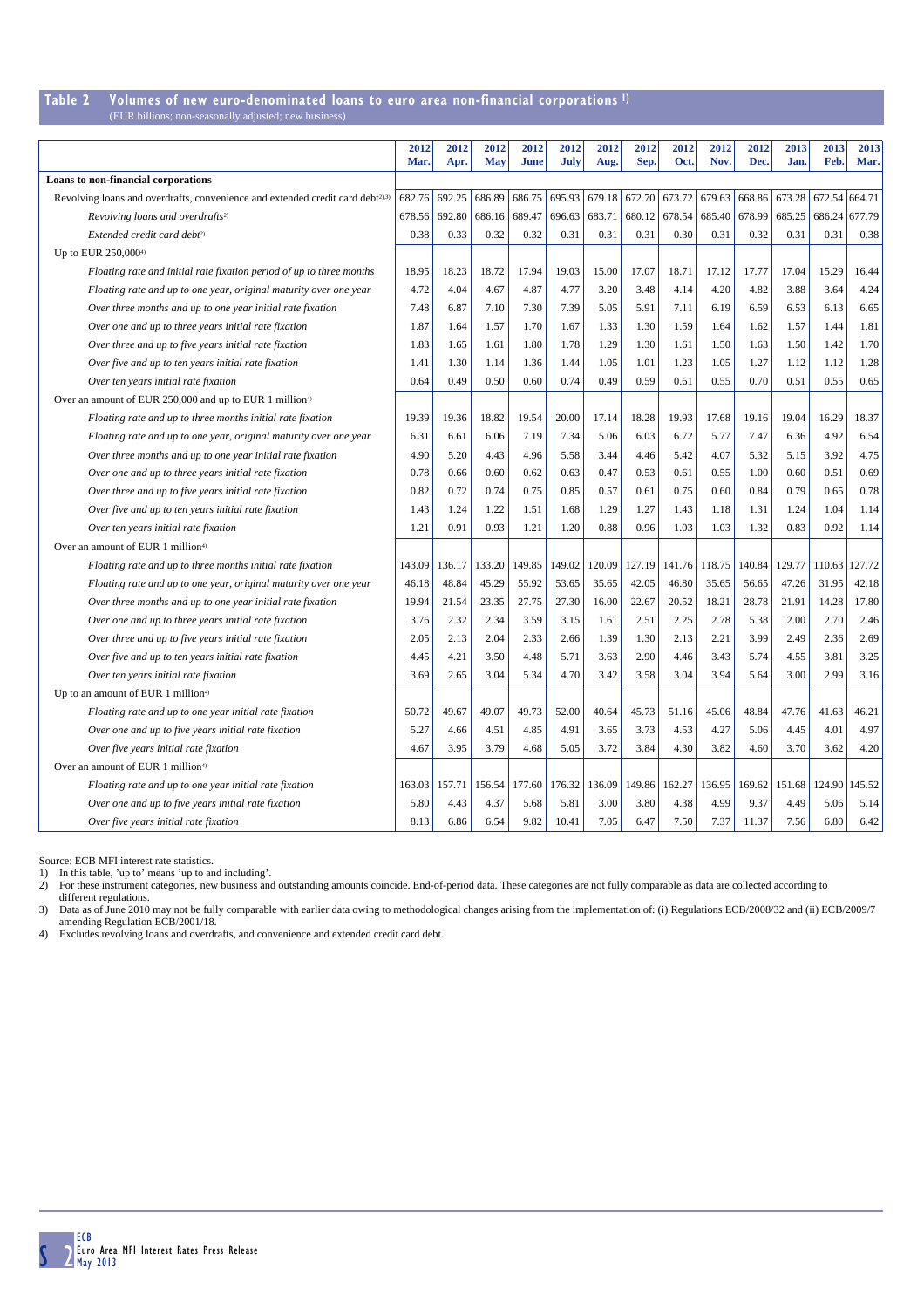#### **Table 3 New euro-denominated loans with collateral and/or guarantees to euro area non-financial corporations 1)** (percentages per annum, period average rates; EUR billions, non-seasonally adjusted; new business)

|                                                                                                                    | 2012<br>Mar. | 2012<br>Apr.                | 2012<br><b>May</b> | 2012<br>June | 2012<br>July | 2012<br>Aug. | 2012<br>Sep. | 2012<br>Oct. | 2012<br>Nov. | 2012<br>Dec. | 2013<br>Jan. | 2013<br>Feb. | 2013<br>Mar. |
|--------------------------------------------------------------------------------------------------------------------|--------------|-----------------------------|--------------------|--------------|--------------|--------------|--------------|--------------|--------------|--------------|--------------|--------------|--------------|
|                                                                                                                    |              | <b>MFI</b> interest rates   |                    |              |              |              |              |              |              |              |              |              |              |
| Up to an amount of EUR $250,000^{2}$                                                                               |              |                             |                    |              |              |              |              |              |              |              |              |              |              |
| Floating rate and initial rate fixation period of up to three months                                               | 4.67         | 4.47                        | 4.46               | 4.40         | 4.46         | 4.41         | 4.40         | 4.38         | 4.36         | 4.36         | 4.31         | 4.30         | 4.13         |
| Floating rate and up to one year, original maturity over one year                                                  | 5.09         | 4.58                        | 4.88               | 4.72         | 4.74         | 4.59         | 4.54         | 4.55         | 4.60         | 4.50         | 4.37         | 4.57         | 4.46         |
| Over three months and up to one year initial rate fixation                                                         | 5.07         | 4.86                        | 4.99               | 4.82         | 5.23         | 4.93         | 4.69         | 4.79         | 4.70         | 4.28         | 4.59         | 4.51         | 4.53         |
| Over one and up to three years initial rate fixation                                                               | 4.47         | 4.56                        | 4.57               | 4.54         | 4.54         | 4.47         | 4.20         | 4.23         | 4.31         | 4.26         | 4.13         | 4.16         | 4.36         |
| Over three and up to five years initial rate fixation                                                              | 4.80         | 4.69                        | 4.67               | 4.58         | 4.42         | 4.41         | 4.31         | 4.14         | 4.14         | 4.06         | 3.97         | 4.12         | 4.14         |
| Over five and up to ten years initial rate fixation                                                                | 4.57         | 4.53                        | 4.48               | 4.35         | 4.08         | 3.89         | 3.83         | 3.70         | 3.68         | 3.60         | 3.52         | 3.61         | 3.59         |
| Over ten years initial rate fixation                                                                               | 4.35         | 4.35                        | 4.23               | 4.25         | 4.16         | 3.96         | 3.93         | 3.96         | 3.79         | 3.71         | 3.66         | 3.62         | 3.60         |
| Over an amount of EUR 250,000 and up to EUR 1 million <sup>2)</sup>                                                |              |                             |                    |              |              |              |              |              |              |              |              |              |              |
| Floating rate and up to three months initial rate fixation                                                         | 3.11         | 3.00                        | 2.90               | 2.89         | 2.87         | 2.75         | 2.80         | 2.74         | 2.78         | 2.76         | 2.58         | 2.59         | 2.57         |
| Floating rate and up to one year, original maturity over one year                                                  | 4.02         | 3.51                        | 3.62               | 3.54         | 3.43         | 3.19         | 3.19         | 3.10         | 3.20         | 3.18         | 2.98         | 3.09         | 3.03         |
| Over three months and up to one year initial rate fixation                                                         | 4.50         | 4.35                        | 4.52               | 4.16         | 4.47         | 4.22         | 3.64         | 3.96         | 3.92         | 3.45         | 3.88         | 3.67         | 3.75         |
| Over one and up to three years initial rate fixation                                                               | 3.86         | 4.00                        | 3.99               | 3.84         | 3.90         | 3.77         | 3.75         | 3.79         | 3.63         | 3.41         | 3.61         | 3.69         | 3.76         |
| Over three and up to five years initial rate fixation                                                              | 4.02         | 3.99                        | 3.95               | 3.95         | 3.73         | 3.74         | 3.47         | 3.58         | 3.63         | 3.54         | 3.35         | 3.53         | 3.67         |
| Over five and up to ten years initial rate fixation                                                                | 3.97         | 3.89                        | 4.00               | 3.92         | 3.81         | 3.50         | 3.48         | 3.26         | 3.28         | 3.21         | 3.00         | 3.24         | 3.29         |
| Over ten years initial rate fixation                                                                               | 4.16         | 4.17                        | 4.09               | 3.96         | 4.01         | 3.78         | 3.70         | 3.69         | 3.51         | 3.55         | 3.47         | 3.47         | 3.42         |
| Over an amount of EUR 1 million <sup>2)</sup>                                                                      |              |                             |                    |              |              |              |              |              |              |              |              |              |              |
| Floating rate and up to three months initial rate fixation                                                         | 2.32         | 2.32                        | 2.23               | 2.22         | 2.16         | 2.01         | 2.04         | 2.04         | 2.02         | 2.10         | 2.01         | 1.97         | 1.93         |
| Floating rate and up to one year, original maturity over one year                                                  | 2.90         | 2.76                        | 2.68               | 2.74         | 2.66         | 2.39         | 2.30         | 2.40         | 2.41         | 2.47         | 2.26         | 2.25         | 2.21         |
| Over three months and up to one year initial rate fixation                                                         | 3.59         | 3.47                        | 3.86               | 3.34         | 3.39         | 3.21         | 2.64         | 3.23         | 3.03         | 2.79         | 2.96         | 2.84         | 2.96         |
| Over one and up to three years initial rate fixation                                                               | 3.68         | 3.51                        | 3.53               | 3.92         | 3.50         | 3.13         | 3.33         | 3.73         | 3.69         | 2.78         | 3.21         | 3.72         | 3.33         |
| Over three and up to five years initial rate fixation                                                              | 3.20         | 3.86                        | 3.88               | 2.81         | 3.07         | 3.81         | 2.61         | 3.27         | 3.63         | 2.76         | 3.50         | 3.60         | 2.72         |
| Over five and up to ten years initial rate fixation                                                                | 3.40         | 3.43                        | 3.51               | 3.29         | 3.16         | 3.36         | 3.05         | 2.89         | 2.84         | 2.94         | 3.06         | 2.85         | 2.71         |
| Over ten years initial rate fixation                                                                               | 3.66         | 3.70                        | 3.62               | 3.37         | 3.73         | 3.52         | 3.32         | 3.44         | 2.87         | 3.23         | 3.08         | 3.19         | 3.29         |
|                                                                                                                    |              | <b>MFI</b> business volumes |                    |              |              |              |              |              |              |              |              |              |              |
| Up to an amount of EUR 250,000 <sup>2)</sup>                                                                       |              |                             |                    |              |              |              |              |              |              |              |              |              |              |
| Floating rate and initial rate fixation period of up to three months                                               | 4.05         | 4.08                        | 4.15               | 4.15         | 4.15         | 3.43         | 3.72         | 4.22         | 3.92         | 4.16         | 3.97         | 3.59         | 3.82         |
| Floating rate and up to one year, original maturity over one year                                                  | 1.64         | 1.57                        | 1.58               | 1.78         | 1.66         | 1.13         | 1.29         | 1.58         | 1.57         | 1.83         | 1.54         | 1.40         | 1.64         |
| Over three months and up to one year initial rate fixation                                                         | 2.33         | 2.24                        | 2.11               | 2.22         | 2.30         | 1.65         | 1.86         | 2.30         | 2.02         | 2.20         | 2.29         | 2.03         | 2.27         |
| Over one and up to three years initial rate fixation                                                               | 0.48         | 0.43                        | 0.41               | 0.45         | 0.44         | 0.33         | 0.31         | 0.40         | 0.37         | 0.43         | 0.40         | 0.37         | 0.50         |
| Over three and up to five years initial rate fixation                                                              | 0.68         | 0.63                        | 0.56               | 0.67         | 0.66         | 0.47         | 0.49         | 0.58         | 0.52         | 0.62         | 0.58         | 0.53         | 0.69         |
| Over five and up to ten years initial rate fixation                                                                | 0.76         | 0.69                        | 0.57               | 0.71         | 0.80         | 0.56         | 0.51         | 0.63         | 0.53         | 0.70         | 0.59         | 0.63         | 0.70         |
| Over ten years initial rate fixation                                                                               | 0.44         | 0.32                        | 0.31               | 0.40         | 0.47         | 0.28         | 0.37         | 0.41         | 0.37         | 0.47         | 0.35         | 0.39         | 0.46         |
| Over an amount of EUR 250,000 and up to EUR 1 million <sup>2)</sup>                                                |              |                             |                    |              |              |              |              |              |              |              |              |              |              |
| Floating rate and up to three months initial rate fixation                                                         | 7.50         | 7.69                        | 7.45               | 7.95         | 7.65         | 7.07         | 7.29         | 7.75         | 6.96         | 7.62         | 7.50         | 6.53         | 7.40         |
| Floating rate and up to one year, original maturity over one year                                                  | 2.73         | 3.11                        | 2.70               | 3.34         | 3.29         | 2.41         | 2.86         | 3.02         | 2.71         | 3.63         | 3.02         | 2.41         | 3.15         |
| Over three months and up to one year initial rate fixation                                                         | 1.91         | 1.98                        | 1.55               | 1.92         | 2.11         | 1.38         | 1.83         | 2.11         | 1.64         | 2.27         | 1.92         | 1.49         | 1.74         |
| Over one and up to three years initial rate fixation                                                               | 0.49         | 0.36                        | 0.34               | 0.33         | 0.36         | 0.23         | 0.27         | 0.31         | 0.27         | 0.44         | 0.35         | 0.28         | 0.35         |
| Over three and up to five years initial rate fixation                                                              | 0.35         | 0.30                        | 0.33               | 0.35         | 0.39         | 0.23         | 0.26         | 0.29         | 0.27         | 0.39         | 0.39         | 0.34         | 0.37         |
| Over five and up to ten years initial rate fixation                                                                | 0.64         | 0.55                        | 0.56               | 0.71         | 0.81         | 0.58         | 0.58         | 0.60         | 0.46         | 0.61         | 0.58         | 0.46         | 0.52         |
| Over ten years initial rate fixation                                                                               | 0.67         | 0.50                        | 0.50               | 0.69         | 0.68         | 0.38         | 0.55         | 0.64         | 0.55         | 0.68         | 0.51         | 0.59         | 0.70         |
| Over an amount of EUR 1 million <sup>2)</sup>                                                                      |              |                             |                    |              |              |              |              |              |              |              |              |              |              |
| Floating rate and up to three months initial rate fixation                                                         | 41.13        | 39.81                       | 35.54              | 43.28        | 40.76        | 34.36        | 36.32        | 40.86        | 34.61        | 42.76        | 38.02        | 31.39        | 40.49        |
| Floating rate and up to one year, original maturity over one year                                                  | 16.33        | 18.22                       | 14.90              | 18.94        | 20.47        | 15.26        | 17.36        | 19.09        | 15.76        | 21.79        | 19.29        | 12.94        | 18.50        |
| Over three months and up to one year initial rate fixation<br>Over one and up to three years initial rate fixation | 6.74         | 7.05                        | 6.08<br>0.97       | 8.17         | 8.48         | 4.74         | 7.95         | 7.16<br>0.97 | 5.38         | 7.85         | 6.07         | 4.39<br>0.88 | 5.31<br>0.93 |
| Over three and up to five years initial rate fixation                                                              | 1.40<br>0.81 | 1.08<br>0.84                | 0.62               | 1.36<br>0.84 | 1.25<br>1.21 | 0.74<br>0.57 | 0.85<br>0.50 | 0.80         | 1.33<br>1.17 | 2.74<br>1.60 | 0.81<br>0.48 | 0.57         | 0.89         |
| Over five and up to ten years initial rate fixation                                                                | 1.48         | 1.40                        | 1.24               | 1.72         | 2.37         | 1.40         | 0.81         | 1.65         | 1.19         | 1.93         | 1.41         | 1.79         | 1.19         |
|                                                                                                                    | 1.39         | 1.08                        | 1.09               | 2.31         | 2.36         | 1.03         | 1.13         | 1.12         | 1.11         | 2.02         | 1.11         | 0.97         | 0.85         |

Source: ECB MFI interest rate statistics. 1) In this table, 'up to' means 'up to and including'. 2) Excludes revolving loans and overdrafts, and convenience and extended credit card debt.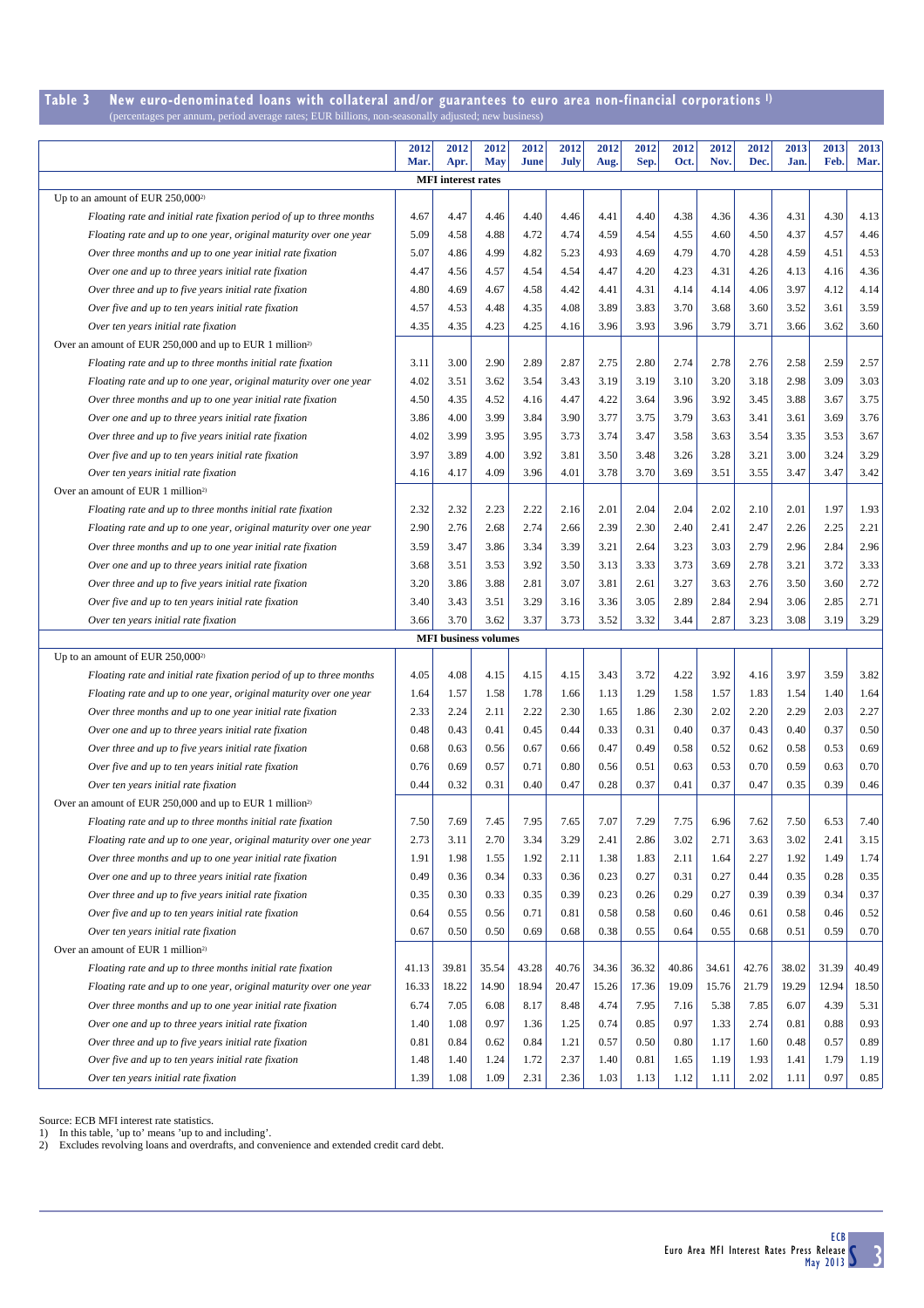### **Table 4 MFI interest rates on new euro-denominated loans to euro area households 1)**

|  | (percentages per annum; period average rates; new business) |
|--|-------------------------------------------------------------|
|--|-------------------------------------------------------------|

|                                                                                            | 2012<br>Mar. | 2012<br>Apr. | 2012<br><b>May</b> | 2012<br><b>June</b> | 2012<br>July | 2012<br>Aug. | 2012<br>Sep. | 2012<br>Oct. | 2012<br>Nov. | 2012<br>Dec. | 2013<br>Jan. | 2013<br>Feb. | 2013<br>Mar. |
|--------------------------------------------------------------------------------------------|--------------|--------------|--------------------|---------------------|--------------|--------------|--------------|--------------|--------------|--------------|--------------|--------------|--------------|
| Loans to households <sup>2)</sup>                                                          |              |              |                    |                     |              |              |              |              |              |              |              |              |              |
| Revolving loans and overdrafts, convenience and extended credit card debt <sup>3),4)</sup> | 8.81         | 8.68         | 8.65               | 8.66                | 8.51         | 8.51         | 8.56         | 8.49         | 8.41         | 8.33         | 8.38         | 8.41         | 8.38         |
| Revolving loans and overdrafts <sup>3)</sup>                                               | 8.39         | 8.26         | 8.26               | 8.25                | 8.15         | 8.12         | 8.14         | 8.04         | 7.96         | 7.94         | 7.97         | 7.97         | 7.95         |
| Extended credit card debt <sup>3)</sup>                                                    | 16.98        | 17.10        | 17.10              | 17.06               | 17.01        | 16.96        | 16.96        | 16.97        | 16.95        | 17.04        | 17.06        | 17.04        | 17.06        |
| For consumption <sup>5)</sup>                                                              |              |              |                    |                     |              |              |              |              |              |              |              |              |              |
| Floating rate and initial rate fixation of up to one year                                  | 5.55         | 5.43         | 5.65               | 5.61                | 5.76         | 5.79         | 5.78         | 5.62         | 5.62         | 5.32         | 5.73         | 5.85         | 5.83         |
| Over one and up to five years initial rate fixation                                        | 6.44         | 6.31         | 6.39               | 6.28                | 6.26         | 6.28         | 6.18         | 6.13         | 6.09         | 6.05         | 6.11         | 6.03         | 5.98         |
| Over five years initial rate fixation                                                      | 7.94         | 7.95         | 7.95               | 7.73                | 7.82         | 7.67         | 7.62         | 7.67         | 7.67         | 7.55         | 7.87         | 7.81         | 7.73         |
| For house purchase <sup>5)</sup>                                                           |              |              |                    |                     |              |              |              |              |              |              |              |              |              |
| Floating rate and initial rate fixation of up to one year                                  | 3.32         | 3.20         | 3.14               | 3.10                | 3.09         | 2.94         | 2.92         | 2.88         | 2.87         | 2.86         | 2.86         | 2.86         | 2.86         |
| Over one and up to five years initial rate fixation                                        | 3.57         | 3.58         | 3.54               | 3.48                | 3.40         | 3.33         | 3.27         | 3.24         | 3.18         | 3.24         | 3.17         | 3.17         | 3.19         |
| Over five and up to ten years initial rate fixation                                        | 3.61         | 3.59         | 3.53               | 3.46                | 3.31         | 3.21         | 3.21         | 3.15         | 3.14         | 3.25         | 3.03         | 3.05         | 3.13         |
| Over ten years initial rate fixation                                                       | 3.91         | 3.96         | 3.84               | 3.69                | 3.62         | 3.52         | 3.49         | 3.49         | 3.40         | 3.45         | 3.35         | 3.35         | 3.34         |
| For other purpose <sup>5)</sup>                                                            |              |              |                    |                     |              |              |              |              |              |              |              |              |              |
| Floating rate and initial rate fixation of up to one year                                  | 3.42         | 3.40         | 3.47               | 3.30                | 3.09         | 3.04         | 2.94         | 2.95         | 2.92         | 2.94         | 2.85         | 2.86         | 2.84         |
| Over one and up to five years initial rate fixation                                        | 4.76         | 4.64         | 4.70               | 4.60                | 4.36         | 4.37         | 4.43         | 4.08         | 4.15         | 4.11         | 4.09         | 4.07         | 4.25         |
| Over five years initial rate fixation                                                      | 4.01         | 3.99         | 3.93               | 3.77                | 3.60         | 3.44         | 3.45         | 3.41         | 3.29         | 3.19         | 3.23         | 3.32         | 3.24         |
| Of which, loans to sole proprietors and unincorporated partnerships                        |              |              |                    |                     |              |              |              |              |              |              |              |              |              |
| Floating rate and initial rate fixation of up to one year                                  | 3.73         | 3.65         | 3.80               | 3.61                | 3.64         | 3.43         | 3.23         | 3.25         | 3.33         | 3.15         | 3.19         | 3.16         | 3.16         |
| Over one and up to five years initial rate fixation                                        | 4.74         | 4.68         | 4.74               | 4.73                | 4.45         | 4.45         | 4.48         | 4.25         | 4.23         | 4.13         | 4.06         | 4.07         | 4.16         |
| Over five years initial rate fixation                                                      | 3.90         | 3.89         | 3.83               | 3.71                | 3.49         | 3.32         | 3.31         | 3.34         | 3.23         | 3.01         | 3.08         | 3.21         | 3.17         |
| Of which, with collateral and/or guarantees                                                |              |              |                    |                     |              |              |              |              |              |              |              |              |              |
| For consumption <sup>5)</sup>                                                              |              |              |                    |                     |              |              |              |              |              |              |              |              |              |
| Floating rate and initial rate fixation of up to one year                                  | 4.56         | 4.26         | 4.54               | 4.31                | 4.13         | 4.02         | 4.02         | 3.76         | 3.93         | 3.94         | 3.81         | 3.98         | 4.32         |
| Over one and up to five years initial rate fixation                                        | 6.80         | 6.77         | 6.85               | 6.75                | 6.56         | 6.58         | 6.53         | 6.43         | 6.53         | 6.59         | 6.41         | 6.34         | 6.32         |
| Over five years initial rate fixation                                                      | 6.15         | 6.39         | 6.51               | 6.13                | 6.07         | 5.94         | 6.03         | 5.87         | 5.88         | 5.82         | 5.69         | 6.23         | 6.07         |
| For house purchase <sup>5)</sup>                                                           |              |              |                    |                     |              |              |              |              |              |              |              |              |              |
| Floating rate and initial rate fixation of up to one year                                  | 3.30         | 3.18         | 3.12               | 3.10                | 3.06         | 2.90         | 2.93         | 2.88         | 2.87         | 2.86         | 2.87         | 2.87         | 2.88         |
| Over one and up to five years initial rate fixation                                        | 3.60         | 3.61         | 3.55               | 3.50                | 3.41         | 3.35         | 3.31         | 3.26         | 3.23         | 3.23         | 3.19         | 3.16         | 3.17         |
| Over five and up to ten years initial rate fixation                                        | 3.67         | 3.65         | 3.59               | 3.55                | 3.39         | 3.30         | 3.31         | 3.21         | 3.21         | 3.27         | 3.07         | 3.11         | 3.16         |
| Over ten years initial rate fixation                                                       | 3.99         | 4.01         | 3.92               | 3.77                | 3.68         | 3.59         | 3.56         | 3.56         | 3.46         | 3.50         | 3.40         | 3.41         | 3.38         |
| Annual percentage rate of charge (APRC)                                                    |              |              |                    |                     |              |              |              |              |              |              |              |              |              |
| APRC <sup>6)</sup> on loans to households for consumption                                  | 7.45         | 7.35         | 7.48               | 7.27                | 7.37         | 7.37         | 7.25         | 7.15         | 7.13         | 6.93         | 7.24         | 7.23         | 7.14         |
| APRC <sup>6)</sup> on loans to households for house purchases                              | 3.83         | 3.79         | 3.72               | 3.65                | 3.58         | 3.48         | 3.45         | 3.42         | 3.35         | 3.41         | 3.33         | 3.34         | 3.38         |

Source: ECB MFI interest rate statistics.

1) In this table, 'up to' means 'up to and including'.

2) Includes non-profit institutions serving households, with the exception of the item on sole proprietors and unincorporated partnerships, which is a breakdown of the household sector only.<br>3) For this instrument category amending Regulation ECB/2001/18.

5) Excludes revolving loans and overdrafts, convenience and extended credit card debt.

6) The APRC covers the total cost of the loans. These total costs comprise both an interest rate component and other related charges (the cost of inquiries, administration, preparation of documents, guarantees, etc.)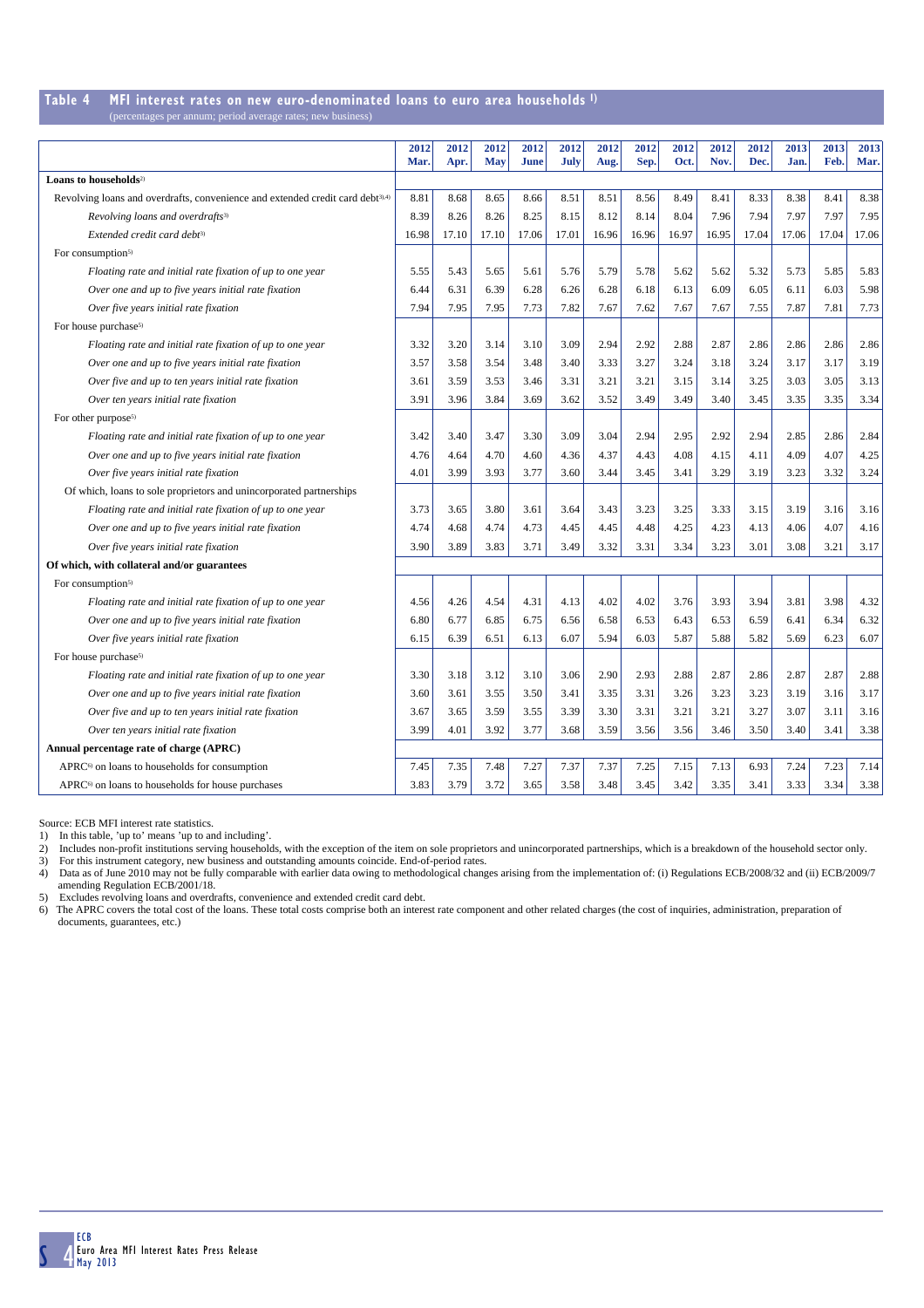### **Table 5 Volumes of new euro-denominated loans to euro area households 1)**

(EUR billions; non-seasonally adjusted; new busi

|                                                                                            | 2012<br>Mar. | 2012<br>Apr. | 2012<br><b>May</b> | 2012<br>June | 2012<br>July | 2012<br>Aug. | 2012<br>Sep. | 2012<br>Oct. | 2012<br>Nov. | 2012<br>Dec. | 2013<br>Jan. | 2013<br>Feb. | 2013<br>Mar. |
|--------------------------------------------------------------------------------------------|--------------|--------------|--------------------|--------------|--------------|--------------|--------------|--------------|--------------|--------------|--------------|--------------|--------------|
| Loans to households <sup>2)</sup>                                                          |              |              |                    |              |              |              |              |              |              |              |              |              |              |
| Revolving loans and overdrafts, convenience and extended credit card debt <sup>3),4)</sup> | 236.52       | 236.63       | 239.00             | 235.53       | 234.55       | 231.67       | 232.50       | 231.81       | 230.34       | 233.94       | 229.91       | 226.79       | 227.25       |
| Revolving loans and overdrafts <sup>3)</sup>                                               | 195.09       | 195.35       | 195.56             | 194.57       | 192.16       | 190.73       | 193.53       | 192.55       | 191.52       | 195.07       | 193.06       | 192.11       | 191.29       |
| Extended credit card debt <sup>3)</sup>                                                    | 30.97        | 30.52        | 30.68              | 30.67        | 30.46        | 30.49        | 30.53        | 30.35        | 30.31        | 31.21        | 29.25        | 29.04        | 28.81        |
| For consumption <sup>5)</sup>                                                              |              |              |                    |              |              |              |              |              |              |              |              |              |              |
| Floating rate and initial rate fixation of up to one year                                  | 3.74         | 3.37         | 3.43               | 3.47         | 3.55         | 2.88         | 2.87         | 3.35         | 3.33         | 2.91         | 2.97         | 2.83         | 2.81         |
| Over one and up to five years initial rate fixation                                        | 6.76         | 6.28         | 6.20               | 6.57         | 6.50         | 5.31         | 5.34         | 6.40         | 5.69         | 5.04         | 5.54         | 5.53         | 6.18         |
| Over five years initial rate fixation                                                      | 5.61         | 5.10         | 5.13               | 5.16         | 5.36         | 4.64         | 4.31         | 5.02         | 4.35         | 3.45         | 4.43         | 4.23         | 4.78         |
| For house purchase <sup>5)</sup>                                                           |              |              |                    |              |              |              |              |              |              |              |              |              |              |
| Floating rate and initial rate fixation of up to one year                                  | 12.61        | 12.53        | 13.09              | 13.74        | 13.96        | 11.30        | 11.13        | 12.75        | 12.56        | 14.89        | 12.14        | 10.64        | 11.39        |
| Over one and up to five years initial rate fixation                                        | 6.34         | 6.15         | 6.08               | 6.58         | 6.78         | 5.71         | 5.57         | 6.41         | 6.46         | 7.04         | 5.96         | 5.33         | 6.19         |
| Over five and up to ten years initial rate fixation                                        | 9.12         | 8.84         | 8.93               | 9.60         | 10.83        | 9.74         | 8.22         | 9.65         | 8.92         | 9.51         | 9.78         | 8.60         | 9.36         |
| Over ten years initial rate fixation                                                       | 13.62        | 11.56        | 12.19              | 15.40        | 15.83        | 14.33        | 13.01        | 14.00        | 12.79        | 14.25        | 13.89        | 12.24        | 15.04        |
| For other purpose <sup>5)</sup>                                                            |              |              |                    |              |              |              |              |              |              |              |              |              |              |
| Floating rate and initial rate fixation of up to one year                                  | 12.20        | 10.65        | 9.99               | 12.05        | 13.03        | 10.12        | 10.79        | 12.63        | 11.02        | 12.07        | 12.23        | 10.84        | 11.96        |
| Over one and up to five years initial rate fixation                                        | 2.12         | 2.04         | 1.92               | 2.11         | 2.30         | 1.54         | 1.46         | 1.96         | 1.82         | 1.76         | 1.87         | 1.68         | 1.81         |
| Over five years initial rate fixation                                                      | 3.61         | 2.87         | 3.01               | 3.64         | 3.73         | 3.17         | 2.90         | 3.41         | 3.22         | 3.27         | 3.53         | 2.88         | 3.33         |
| Of which, loans to sole proprietors and unincorporated partnerships                        |              |              |                    |              |              |              |              |              |              |              |              |              |              |
| Floating rate and initial rate fixation of up to one year                                  | 5.36         | 4.91         | 4.51               | 5.30         | 5.37         | 4.36         | 4.65         | 5.74         | 4.73         | 5.58         | 5.57         | 4.88         | 5.23         |
| Over one and up to five years initial rate fixation                                        | 1.43         | 1.36         | 1.24               | 1.32         | 1.33         | 0.99         | 0.90         | 1.23         | 1.15         | 1.11         | 1.20         | 1.06         | 1.18         |
| Over five years initial rate fixation                                                      | 2.02         | 1.60         | 1.59               | 2.12         | 2.11         | 1.92         | 1.75         | 1.85         | 1.84         | 2.00         | 2.07         | 1.63         | 1.85         |
| Of which, with collateral and/or guarantees                                                |              |              |                    |              |              |              |              |              |              |              |              |              |              |
| For consumption <sup>5)</sup>                                                              |              |              |                    |              |              |              |              |              |              |              |              |              |              |
| Floating rate and initial rate fixation of up to one year                                  | 0.98         | 0.81         | 0.79               | 0.88         | 0.94         | 0.75         | 0.75         | 0.84         | 0.82         | 0.74         | 0.72         | 0.84         | 0.65         |
| Over one and up to five years initial rate fixation                                        | 0.75         | 0.74         | 0.70               | 0.73         | 0.79         | 0.64         | 0.64         | 0.65         | 0.57         | 0.54         | 0.53         | 0.54         | 0.66         |
| Over five years initial rate fixation                                                      | 0.51         | 0.66         | 0.62               | 0.70         | 0.72         | 0.70         | 0.61         | 0.52         | 0.41         | 0.42         | 0.40         | 0.38         | 0.52         |
| For house purchase <sup>5)</sup>                                                           |              |              |                    |              |              |              |              |              |              |              |              |              |              |
| Floating rate and initial rate fixation of up to one year                                  | 8.96         | 8.82         | 9.40               | 9.73         | 9.65         | 7.51         | 7.72         | 8.76         | 8.76         | 11.08        | 7.94         | 7.37         | 7.99         |
| Over one and up to five years initial rate fixation                                        | 4.25         | 4.15         | 4.15               | 4.51         | 4.55         | 3.84         | 3.72         | 4.30         | 4.21         | 4.85         | 3.93         | 3.56         | 4.13         |
| Over five and up to ten years initial rate fixation                                        | 4.98         | 4.95         | 5.14               | 5.50         | 6.08         | 5.48         | 4.58         | 5.35         | 4.98         | 5.19         | 5.26         | 4.70         | 5.20         |
| Over ten years initial rate fixation                                                       | 9.35         | 8.24         | 8.49               | 10.41        | 11.24        | 9.91         | 9.16         | 9.99         | 8.64         | 10.40        | 10.09        | 8.78         | 10.94        |
| Annual percentage rate of charge (APRC)                                                    |              |              |                    |              |              |              |              |              |              |              |              |              |              |
| APRC <sup>6)</sup> on loans to households for consumption                                  | 16.11        | 14.74        | 14.75              | 15.19        | 15.39        | 12.83        | 12.50        | 14.76        | 13.36        | 11.38        | 12.93        | 12.58        | 13.76        |
| APRC <sup>6</sup> on loans to households for house purchases                               | 41.66        | 39.07        | 40.27              | 45.30        | 47.39        | 41.05        | 37.90        | 42.78        | 40.71        | 45.66        | 41.73        | 36.78        | 41.97        |

Source: ECB MFI interest rate statistics.

1) In this table, 'up to' means 'up to and including'.

2) Includes non-profit institutions serving households, with the exception of the item on sole proprietors and unincorporated partnerships, which is a breakdown of the household sector only.<br>3) For these instrument categor

different regulations.

4) Data as of June 2010 may not be fully comparable with earlier data owing to methodological changes arising from the implementation of: (i) Regulations ECB/2008/32 and (ii) ECB/2009/7 amending Regulation ECB/2001/18.

5) Excludes revolving loans and overdrafts, convenience and extended credit card debt.

6) The APRC covers the total cost of the loans. These total costs comprise both an interest rate component and other related charges (the cost of inquiries, administration, preparation of documents, guarantees, etc.)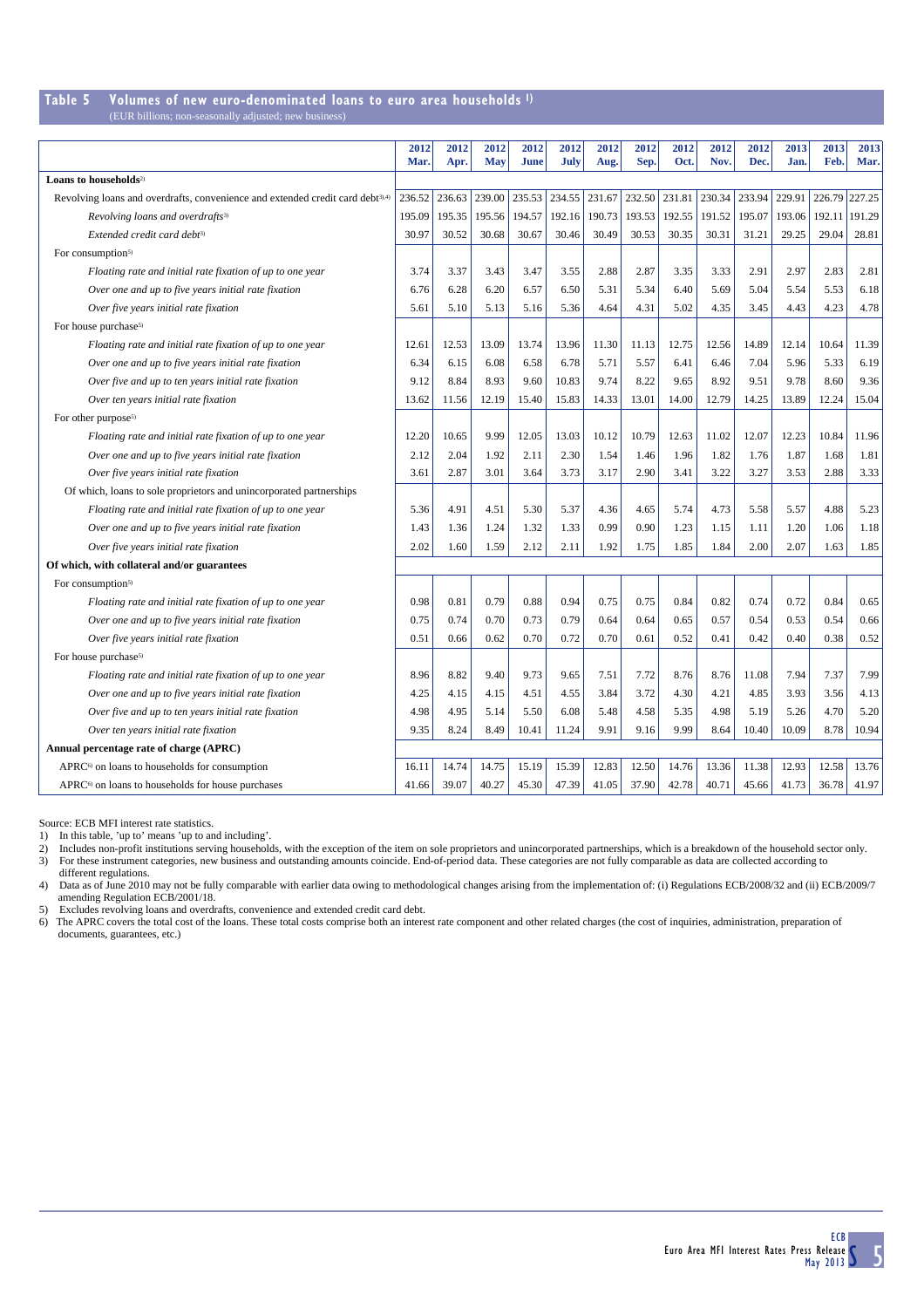#### **Table 6 New euro-denominated deposits from euro area residents 1)** (percentages per annum, period average rates; EUR billions, non-seasonally adjusted; new

|                                                     | 2012<br>Mar. | 2012<br>Apr.                                                                                                         | 2012<br>May | 2012<br>June                       | 2012<br>July | 2012<br>Aug.             | 2012<br>Sep. | 2012<br>Oct.        | 2012<br>Nov. | 2012<br>Dec.                                                                     | 2013<br>Jan.               | 2013<br>Feb. | 2013<br>Mar. |
|-----------------------------------------------------|--------------|----------------------------------------------------------------------------------------------------------------------|-------------|------------------------------------|--------------|--------------------------|--------------|---------------------|--------------|----------------------------------------------------------------------------------|----------------------------|--------------|--------------|
|                                                     |              |                                                                                                                      |             | <b>MFI</b> interest rates          |              |                          |              |                     |              |                                                                                  |                            |              |              |
| From households                                     |              |                                                                                                                      |             |                                    |              |                          |              |                     |              |                                                                                  |                            |              |              |
| Overnight <sup>2),3)</sup>                          | 0.51         | 0.49                                                                                                                 | 0.48        | 0.47                               | 0.45         | 0.44                     | 0.42         | 0.41                | 0.40         | 0.39                                                                             | 0.38                       | 0.36         | 0.36         |
| With an agreed maturity of: up to one year          | 2.88         | 2.82                                                                                                                 | 2.65        | 2.72                               | 2.80         | 2.66                     | 2.80         | 2.74                | 2.73         | 2.73                                                                             | 2.61                       | 2.44         | 2.29         |
| over one and up to two years                        | 3.04         | 2.93                                                                                                                 | 2.70        | 2.73                               | 2.89         | 2.76                     | 2.83         | 2.56                | 2.46         | 2.59                                                                             | 2.37                       | 2.23         | 2.17         |
| over two years                                      | 3.03         | 2.85                                                                                                                 | 2.68        | 2.64                               | 2.62         | 2.51                     | 2.43         | 2.50                | 2.35         | 2.25                                                                             | 2.42                       | 2.29         | 2.27         |
| Redeemable at notice of:2),3) up to three months    | 1.79         | 1.76                                                                                                                 | 1.74        | 1.73                               | 1.70         | 1.68                     | 1.65         | 1.62                | 1.61         | 1.59                                                                             | 1.53                       | 1.39         | 1.37         |
| over three months                                   | 1.95         | 1.95                                                                                                                 | 1.92        | 1.88                               | 1.85         | 1.81                     | 1.77         | 1.71                | 1.65         | 1.59                                                                             | 1.53                       | 1.48         | 1.43         |
| From non-financial corporations                     |              |                                                                                                                      |             |                                    |              |                          |              |                     |              |                                                                                  |                            |              |              |
| Overnight <sup>2)</sup>                             | 0.58         | 0.55                                                                                                                 | 0.54        | 0.52                               | 0.47         | 0.46                     | 0.46         | 0.45                | 0.43         | 0.42                                                                             | 0.40                       | 0.40         | 0.40         |
| With an agreed maturity of: up to one year          | 1.31         | 1.16                                                                                                                 | 1.07        | 1.11                               | 1.14         | 1.10                     | 1.13         | 1.05                | 1.04         | 1.09                                                                             | 1.12                       | 1.05         | 0.93         |
| over one and up to two years                        | 2.75         | 2.70                                                                                                                 | 2.31        | 2.32                               | 2.01         | 2.12                     | 2.37         | 2.18                | 2.03         | 1.92                                                                             | 2.00                       | 1.99         | 1.85         |
| over two years                                      | 2.98         | 3.07                                                                                                                 | 2.75        | 2.69                               | 2.53         | 2.42                     | 2.53         | 2.21                | 2.21         | 2.16                                                                             | 2.16                       | 2.08         | 1.99         |
| Repos                                               | 0.97         | 1.28                                                                                                                 | 0.93        | 0.98                               | 1.26         | 1.01                     | 1.41         | 1.50                | 1.12         | 1.53                                                                             | 1.17                       | 0.63         | 1.00         |
|                                                     |              |                                                                                                                      |             | MFI business volumes <sup>2)</sup> |              |                          |              |                     |              |                                                                                  |                            |              |              |
| From households                                     |              |                                                                                                                      |             |                                    |              |                          |              |                     |              |                                                                                  |                            |              |              |
| Overnight <sup>2),3)</sup>                          |              | 2,202.02 2,224.88 2,221.45 2,264.37 2,255.51 2,257.01 2,270.88 2,260.14 2,275.16 2,321.47 2,312.43 2,332.95 2,351.62 |             |                                    |              |                          |              |                     |              |                                                                                  |                            |              |              |
| With an agreed maturity of: up to one year          | 103.96       | 92.93                                                                                                                | 90.10       | 81.16                              | 101.76       | 81.14                    | 85.63        | 100.01              | 87.52        | 86.33                                                                            | 97.49                      | 72.42        | 68.74        |
| over one and up to two years                        | 10.92        | 8.63                                                                                                                 | 9.80        | 8.78                               | 11.23        | 10.22                    | 10.00        | 15.29               | 15.65        | 14.72                                                                            | 23.83                      | 22.27        | 19.94        |
| over two years                                      | 12.86        | 10.41                                                                                                                | 10.34       | 9.91                               | 10.12        | 7.72                     | 7.27         | 8.78                | 8.42         | 10.99                                                                            | 13.07                      | 13.82        | 14.00        |
| Redeemable at notice of: $2,3$ ) up to three months | 1,937.41     | ,941.86                                                                                                              | ,948.35     | 1,954.75                           |              |                          |              |                     |              | 1,961.04 1,970.62 1,972.72 1,984.78 1,991.09 2,019.62 2,039.85 2,047.30 2,052.94 |                            |              |              |
| over three months                                   | 106.52       | 106.52                                                                                                               | 105.80      | 104.86                             | 103.86       | 102.51                   | 100.99       | 100.27              | 101.06       | 99.65                                                                            | 97.63                      | 95.72        | 94.56        |
| From non-financial corporations                     |              |                                                                                                                      |             |                                    |              |                          |              |                     |              |                                                                                  |                            |              |              |
| Overnight <sup>2)</sup>                             | 964.82       | 955.18                                                                                                               | 972.12      | 996.21                             |              | 990.34 1,008.14 1,024.05 |              | $1,026.20$ 1,040.45 |              |                                                                                  | 1,079.39 1,035.18 1,023.87 |              | 1,051.04     |
| With an agreed maturity of: up to one year          | 136.73       | 128.24                                                                                                               | 131.05      | 127.88                             | 120.62       | 90.63                    | 114.94       | 121.93              | 111.84       | 121.21                                                                           | 116.11                     | 94.00        | 97.07        |
| over one and up to two years                        | 2.60         | 1.92                                                                                                                 | 1.62        | 1.82                               | 3.30         | 1.49                     | 2.10         | 3.44                | 2.89         | 3.15                                                                             | 3.98                       | 4.12         | 3.64         |
| over two years                                      | 3.31         | 3.12                                                                                                                 | 2.77        | 3.29                               | 4.04         | 2.22                     | 2.71         | 3.56                | 2.42         | 2.91                                                                             | 3.10                       | 2.92         | 3.39         |
| Repos                                               | 19.66        | 14.97                                                                                                                | 16.06       | 12.24                              | 15.94        | 11.48                    | 10.00        | 11.27               | 9.13         | 7.92                                                                             | 13.11                      | 9.38         | 5.27         |

Source: ECB MFI interest rate statistics.<br>1) In this table, 'up to' means 'up to and including'.<br>2) For this instrument category, new business and outstanding amounts coincide. End-of-period rates.<br>3) For this instrument c negligible compared with those of the household sector in all participating Member States.